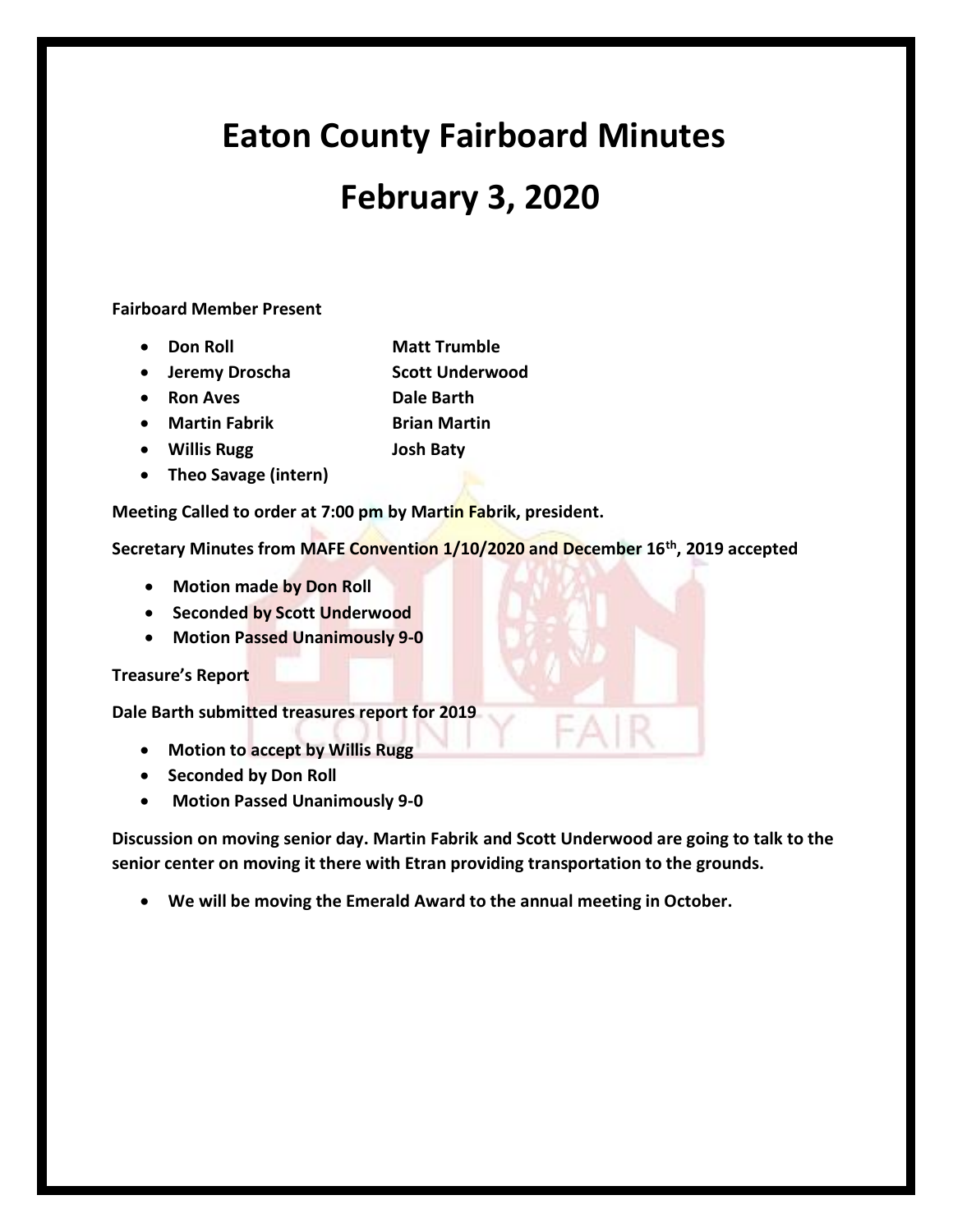#### **Committee Reports**

- **Matt Trumble is working on getting the equipment lined up for the infield shows. He has quotes for some of the equipment. He will be working on donations as well. He needs Ewing Electric number for speaker cable.**
- **Matt Trumble will be furnishing a quote for new P.A. system(s)**
- **Work Day at Kardel Hall on 1/25/2020 at 9:30 am to put ceilings up for insulation.**
- **Advertising Scott Underwood and Jeremy Droscha is working on the following:**
	- o **Super Kicker's Rodeo**
	- o **Kardel Hall as a premium venue for the area**
	- o **Website improvements for links for event tickets**

**Jeremy Droscha is still working on getting the contract for NTPA**

**Old Business**

- **WOW will me our communication provider, phone, internet, fax at a cost of \$158.48 a month. Old fax number and phone number will continue to work.**
- **Shed Row, Martin Fabrik went to the city council meeting and they support the removal of the buildings. We need everything promised as donations in writing and a quote for all costs before we move forward. Also a plan on what to do with the items in storage in that area.**
- **Animal Oasis waiting to hear back on the \$1 pony rides for kids day**
- **Gray barn Ron Aves measure the roof waiting bids to roof.**

**New Business**

- **POS system and ATM committee**
	- o **Chairman Jeremy Droscha, Martin Fabrik, Willis Rugg, and Dale Barth**
- **Camping fees**
	- o **Moved for a straight \$20 a night with no discounts during off fair days.**
	- o **Motion by Don Roll**
	- o **Seconded by Jeremy Droscha**
	- o **Passed Unanimously 9-0**
- **Spinsanity**
	- o **May 6th -10th, 2020**
	- o **Rental \$200 a day, \$20 unit camping, 8% flow artist entry fees.**
	- o **Motion by Scott Underwood**
	- o **Seconded by Don Roll**
	- o **Passed Unanimously 9-0**
- **CHS senior project headed up by Nick Thompson**
	- o **Redo the flower beds behind the grand stands**